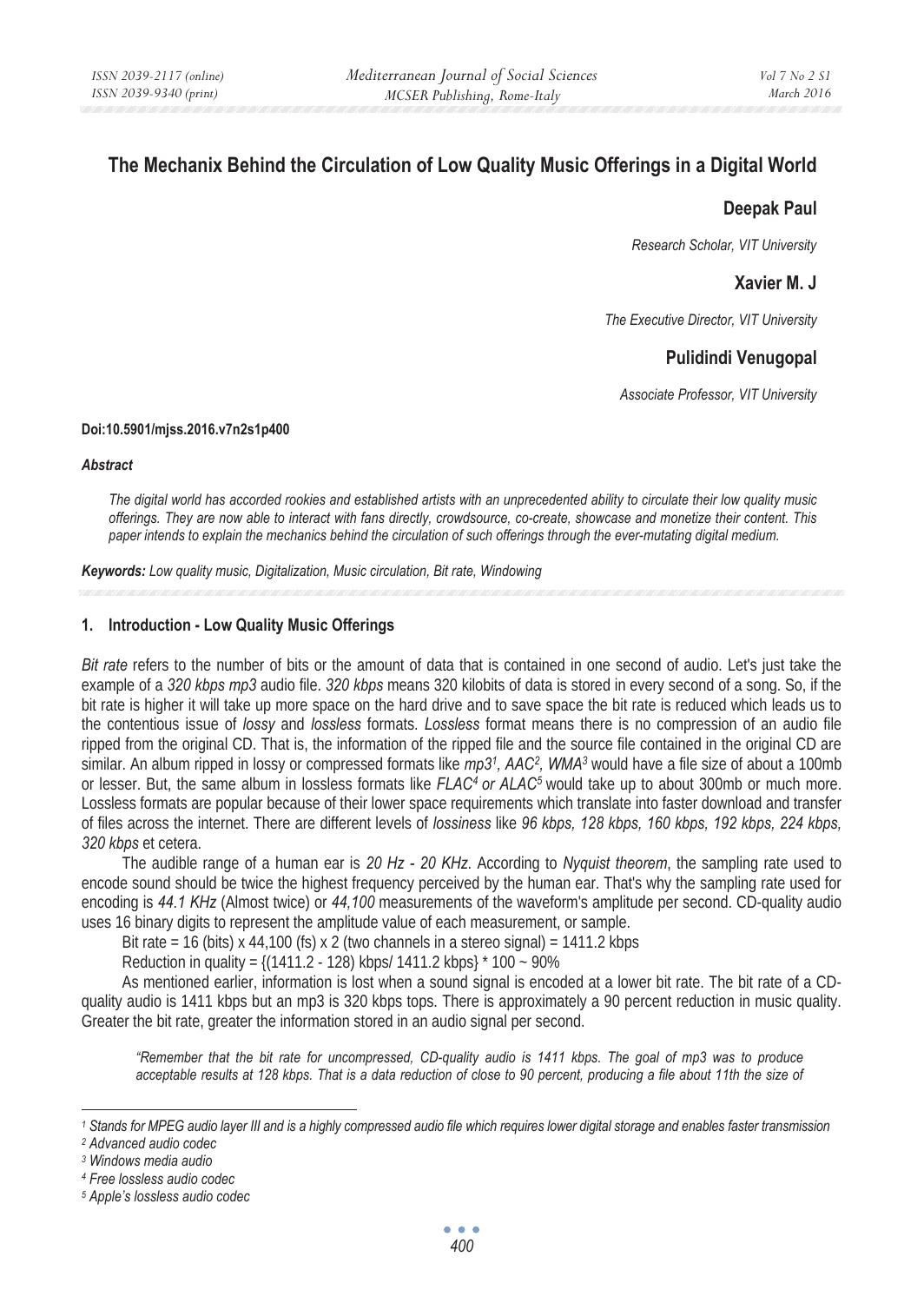*the raw 16-bit, 44.1kHz PCM file. This is undeniably an achievement in terms of audio quality versus bit rate, but unfortunately, many side-effects are present and audible at this bit rate. Though higher bit rates result in less information being discarded and fewer undesirable sonic artifacts, fewer songs will fit into the same storage space (Ian Corbett, 2011)." The researcher has used 'Bit rate' and 'lower file sizes' as the basis on which a music offering is termed 'Low quality'.* 

#### **2. Objectives of the Study**

- 1. To study about some of the ways in which low-quality music is being circulated
- 2. To understand the effect of digitalization on low-quality music circulation

#### **3. Youtube Effect**

*"YouTube has become the third most visited website in the world behind Google and Facebook. Since its creation in 2005, YouTube saw rapid growth; sixteen months after its creation, 100 million clips were being viewed per day. In 2008, the site attracted 100 million American viewers a day, estimated to be over two thirds of the internet users in the United States (comScore, 2008)."* 

*"Teenagers evidently do not see computers as technology. It's as if they've developed an innate ability for textmessaging, gaming, iPodding and multi-tasking on multiple platforms. They can share their story on Facebook, entertain each other on YouTube, muse philosophically in the blogosphere, contribute to knowledge on Wikipedia, create cuttingedge art on Flickr, and compile archives on Del.icio.us (Hartley, 2009)." "The interactive culture created on the internet had made a social link between people who have never met face to face. These new technologies have enabled the internet to become an interactive media technology, allowing art to be consumed, created and shared like never before (Jenkins, 2006)." "YouTube is more a social network site than a video sharing site. It allows performers to have a global audience (Lange, 2008)."* 

YouTube serves as a virtual coffee house where people can share ideas and gather with like-minded and contrasting individuals to discuss ideas, music, and art. It allows many bedroom musicians to produce their craft to audiences. The infinite possibilities of this video sharing virtual world are only bound by the imaginations of the users, the terms of service of the web-space provider and sometimes a fire wall.

### **4. Windowing**

*Radiohead* is a British rock band formed in the year 1985. It had signed a six-album recording contract with *EMI6* in the year 1991. Upon completion of the contract, the band backed-off from EMI citing *lack of control over their catalogue*. This means EMI gets to control the band's six albums for a period of 50 years as per copyright law. Further, they were also upset over the record company's continual deduction of packaging costs from royalty payments on digital downloads which never required any packaging. Also, they never received any royalty payments through sales from Apple's iTunes store. All these factors led to the band's departure from EMI.

Later, the band started work on their 7th album called *In Rainbows* and released it in the year 2007, this time as a *10 x 160 kbps 48.4mb DRM7-free digital MP3s* download, where the consumer decides the price starting at literally nothing. That is fans could pre-order *In Rainbows* for a price they think is right, with *zero* as an option. Also, the mp3 download version of the album was offered with a costlier option of pre-ordering an elaborate \$80 box set of the same on vinyl record and compact disc, to be released that December. The online version of *In Rainbows* was released *(as mp3s at 160 kbps)* well below the industry standard of 320 kbps and it sold 1.2 million copies at an average price of 5 pounds in the first 2 weeks. This pricing model was very unique because it bypassed the traditional model of releasing it through a major record label and consequently, a fixed price. But, by early 2008, this online version was removed and the fans were informed to purchase the *In Rainbows disc box* through their official website.

By employing this strategy of initially giving away an inferior version of their product for free and later on coming up with an upgraded *tangible disc box* at 40 pounds, *Radiohead* stood at a better chance to beat piracy and proliferate a *participatory experience* for the consumers, because the older version became obsolete. It may be too early to call this business model a *success* simply because the band had entered into super-stardom status only through EMI's marketing

*<sup>6</sup> EMI was one of the big four record companies based in England and broke-up in 2012* 

*<sup>7</sup> Stands for Digital Rights Management, it prevents unauthorized duplication and redistribution of digital media*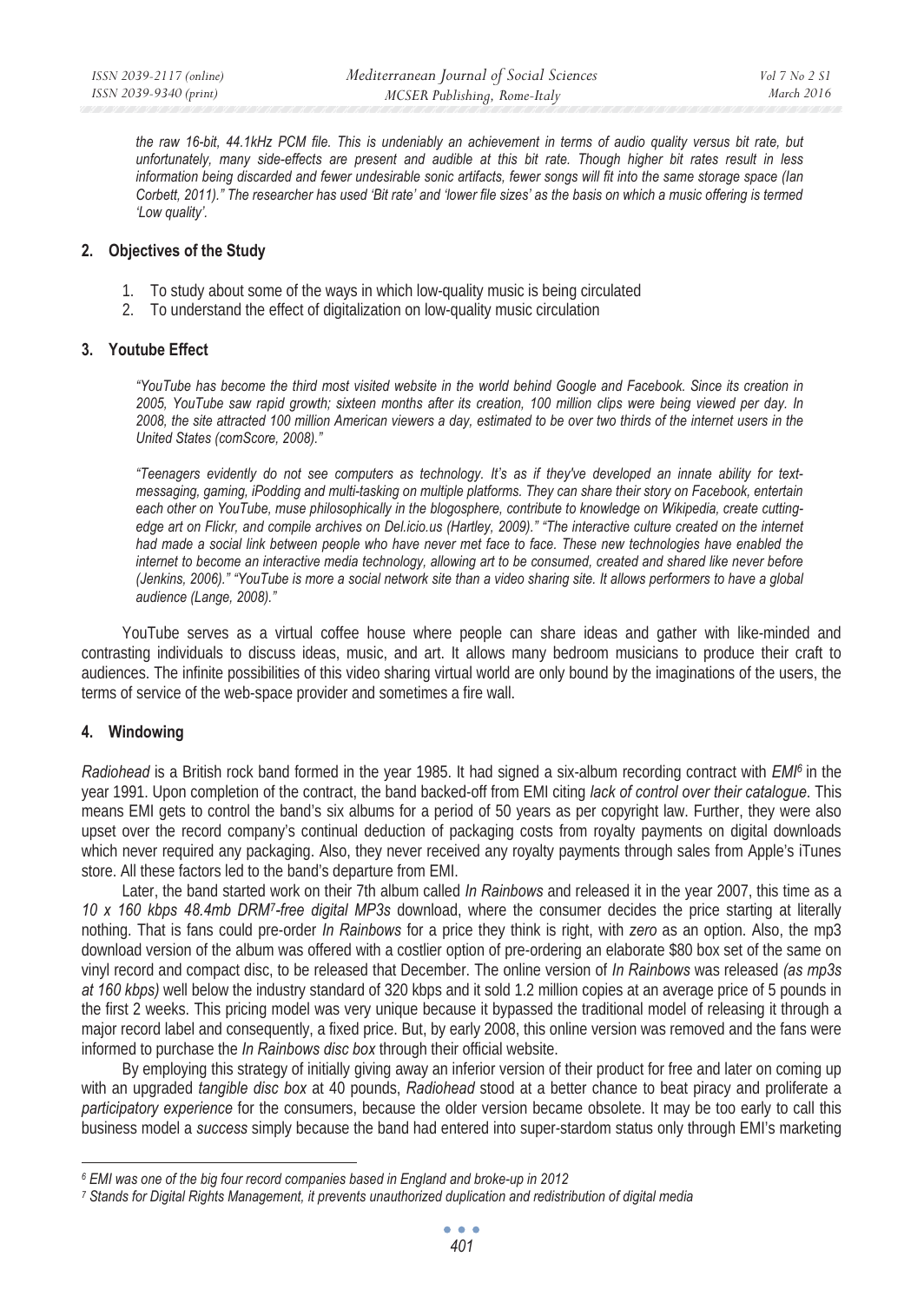of their earlier six albums. However, this strategy helped consumers to access their latest album at no cost, in turn enabled *word-of-mouth* publicity and pushed their music business from major label led *mass-marketing of a static product* to *niche-marketing of a participatory experience*.

*"Windowing means that the same film is sent through a release cycle of seven or eight windows of opportunity, from theatrical to premium channels to DVD to video to cable television to airplane movies to free-to-air television. Bands like Radiohead are now employing different models of format expansion and the associated update and replacement cycles that are used in software and film businesses. Radiohead first released the album as a 160 kbps mp3 and then later*  sold the same product, in a different format (CD, Vinyl). This is how the British Rock band applied the technique of *windowing. Radiohead's use of different formats for the dissemination of their recorded music is reminiscent of the way in which film studios have used windowing (Kusek and Leonhard, 2005)."* 

*"The consumer wants to get a lot more value when they purchase a DVD or a videogame. They believe that the pricing of music content online should be more flexible so that music can flow more freely and also selling physical content online is least likely to be the main method of bringing revenue to the custodians of digital music services. Recorded music has long been a static product. Rather than releasing a single unchanging album of songs and spending a huge amount marketing it, Radiohead have instead started creating products that consumers try first: then buy. Further, their product is upgradeable and they have developed an array of services and formats in which to sell their product. By*  employing a strategy that lets consumers purchase upgraded versions of their product, Radiohead have enabled their *music to become a more fluid and participatory entertainment experience and this is where its real value lies (Kusek and Leonhard, 2005)." "The newly identified offering of experiences occurs when a company intentionally uses services as the stage and goods as props to engage an individual. Whilst commodities are fungible, goods tangible, and services intangible, experiences are memorable. Just as people have cut back on goods to spend more money on services, now they also scrutinize the time and money they spend on services to make way for more memorable and highly valued experiences (Pine and Gilmore, 1999)."* 

In an ever-mutating digital world, it is crucial to engage the consumer in the process of invention and price discovery rather than just selling a static product at a fixed price. We are therefore witnessing the fall of static products and the rise of *Experience Economy*. Through this process of *Windowing*, the usual *top-down* approach was replaced by *bottom-up* approach and the traditional model outmoded.

### **5. Research Methodology**

The researchers have used review of literature as the basis for this research paper. Since, the goal of the authors was to expand knowledge from the theoretical point of view, a retrospective study of relevant articles were chosen. Hence, the authors felt literature review as the apt Research method.

### **6. Discussion - Low Quality Music Circulation**

Online communities serve not only as discussion forums for new music, but as a space to find download links of albums, a couple of days after its release date. *Mp3 blogging* is a practice by which music fans link to an *mp3* file and write a paragraph about the song. Of late, this has become a prominent trend, garnering enormous interest in music-based discussions and popularizing songs for reasons good or bad. The growth has largely come as a result of its natively digital format, constant updation and networked relationship to other sites that link to its reviews.

*"Music bloggers had emerged a few years earlier as a heterogeneous network of mp3js, circulating music old and new, in a manner befitting only to their passions. They translate musical sounds into textual discourse and mostly operate independently. Music blogging quickly became a practice bound up in the promotional schedules of labels, especially*  when blogs started to be covered in mainstream magazines and music publications. Through music blogging, fandom *has been translated into a scouting role for new artists, formerly the exclusive domain of labels. These labels seek to incorporate a public's identity into the promotional plans for an artist, translating music blogger discourse into a flexible promotional network, ideally capable of freely promoting new music. That's why they provide bloggers with the music, indirectly telling them to do the promotion themselves (Hennion, 1999)." "Music blogger discourse is used as autonomously produced externalities, a freely produced public communication that is redirected as promotional value for new music (Arvidsson, 2006)."* 

*"A blog's effect on the music business is to accelerate the word-of-mouth, which used to percolate over the course of months, even years perhaps, and serve it up instantly in a flashing online warning that music lovers may be missing out*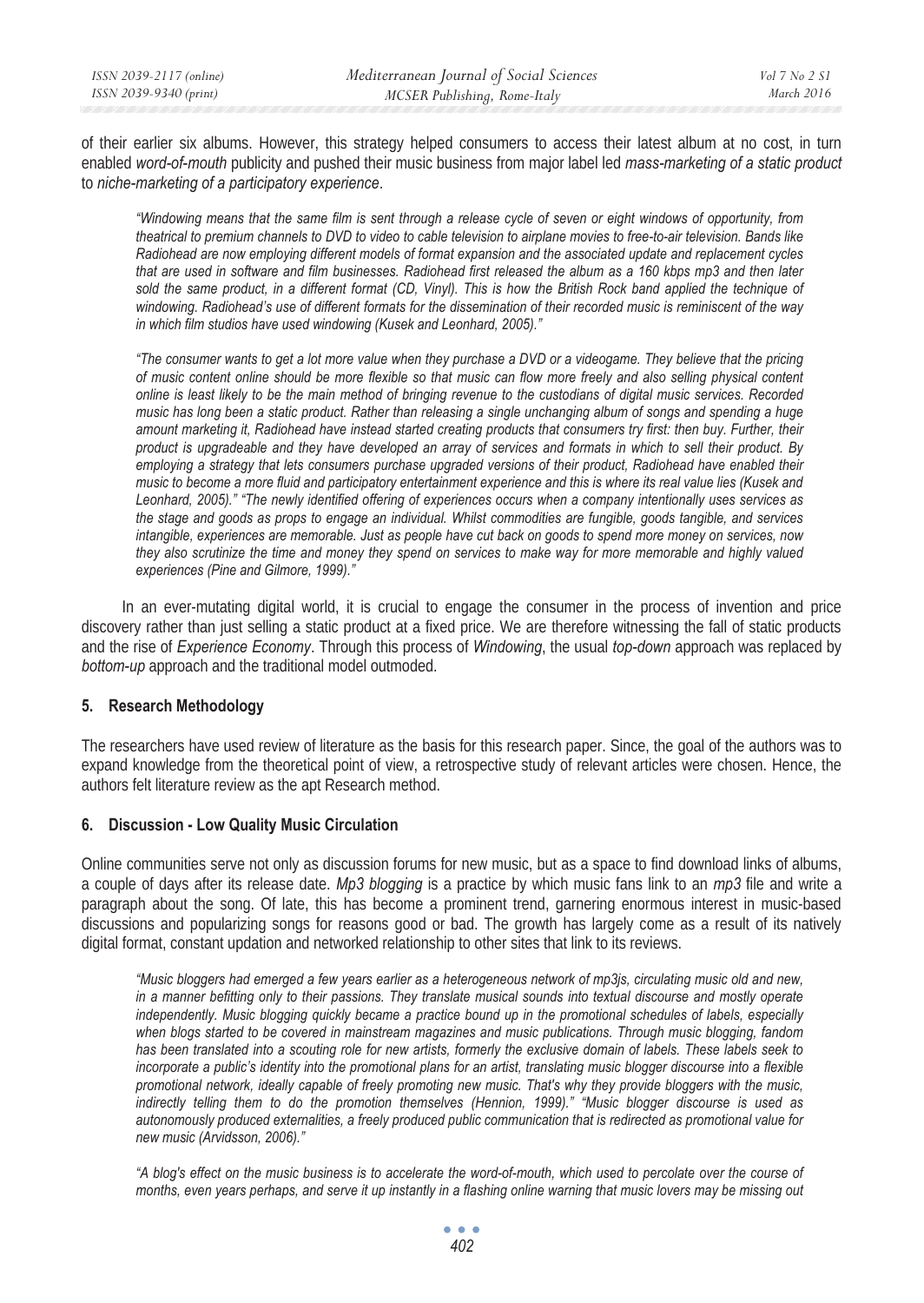*on the next big thing (Cook, 2012)." A perspective such as Neoliberal agency leads passionate music fans to recognize their fandom as a part of a branded-self, which they leverage to form alliances with music publicists and labels. These alliances are facilitated through user-inviting blog platforms designed to embed fan-driven communication within circuits of communicative capitalism, which exploit information-age communication in the same way industrial capitalism exploited labor. Far from resisting their incorporation into these networks, music bloggers embrace their neoliberal agency and relish providing free promotion for their favorite music. "A blogger's eagerness to display their enthusiasm about ostensibly unaffiliated music was a way to getting their individual voices heard early, before it became a defining moment (Gershon, 2011)."* 

*"Fans are but publicists, promoters, curators, and archivists. They work for free, promoting bands and labels by highlighting their music on news sites, archives and blogs. More often than not, these fans do not feel exploited, but see their work as an extension of their fandom, which is a way to communicate with their favorite artists, and help them reach the stars (Nancy Baym et al., 2009)." In the music realm, however, fan promotion is a dicey situation, with the freely performed activities of a band's most eager fans often tipping over into unsanctioned practices, such as downloading and circulating low quality music offerings like mp3s. Yet, just because practices are unsanctioned does not mean they are inherently detrimental to artists and record labels. The modularity of mp3s, the constantly changing*  infrastructures through which they circulate, and the affordances of the hardware or software used to play and sort *them, facilitate the development of specific abilities to find and authenticate recordings outside of a market situation.* 

Bootlegs arose as industry insiders acquired unreleased recordings from famous artists, pressed them onto CDs, often cheaply, in the off-hours of legitimate factories and then circulated them in music stores. Bootleggers release, what the record labels would not release. Whilst record labels and artists often publicly shame bootleggers and pirates as thieves stealing from the music industry, the promotional value of these unauthorized efforts have long been tacitly accepted by the same crowd as free promotion. The rise of mp3s and their ever-mutating pathways of online circulation resulted in a dramatic expansion in the scope and practices of bootlegging and piracy. CD bootlegs were costly and risky to duplicate, lost some quality each time they were dubbed, and were sold mostly on the black market. As mp3s, music can be duplicated a zillion times at no cost to anyone with a computer, with no perceptible loss of quality and instantaneously circulated on a global scale.

As for live bootlegs, they are uploaded seconds after the concert concludes to streaming sites such as *YouTube*. Others upload photos and video clips of concerts taken with their smartphones to social networking platforms like *Twitter* and *Facebook*. With mp3s, the acts of bootlegging and piracy that escalated from the fringes of the recording and retail industries to an illicit industry as vinyl records and cassettes gave way to CDs became more globally dispersed and a part of fans' everyday music experiences. In the past few years, file-sharing sites like *BitTorrent* and file-hosting sites like *Mediafire* have become a platform on which songs are sought and downloaded. The major difference between mp3 leaks and pirated copies or bootlegs, is that mp3 leaks are not sold for profit. But, bootlegs are exchanged for money in illicit market exchanges that nonetheless served the same function of artist promotion as sanctioned exchanges.

### **7. Conclusion**

The music industry has now shifted from working as a brick-and-mortar model to a click-and-mortar model. Online promotion of music and then selling it in the real world seems to be the best compromise at this point for most rookies and established artists here. Music has to be circulated over the web to as much number of consumers as possible. That's where low quality music with its characteristic lower bit rates and relatively lower file sizes comes in handy. These music offerings are circulated by unrestrained file-sharing, blogging and through websites like *YouTube, Facebook* et cetera. Radiohead's windowing strategy met with certain degree of success only after they were able to circulate their music online. Circulation has ensured the extinction of musical scarcity and made music offerings more accessible to the populace than ever.

### **References**

Arvidsson A., (2006), "Meaning and value in media culture", European journal of communication, Vol. 22(1), pp. 99-111

comScore press release., (2008, December 9), "YouTube attracts 100 million U.S. online video viewers in October 2008", Retrieved June 29, 2009 from http://www.comscore.com/

Corbet, I., (2011, December 10), "What Data Compression Does To Your Music", Retrieved June 28th, 2014 from https://www.soundon sound.com/sos/apr12/articles/lost-in-translation.htm

Hartley, J., (2009), "Uses of YouTube: Digital literacy and the growth of knowledge", In J. Burgess & J. Green (Eds). YouTube (pp. 126- 143). Polity Press: Cambridge.